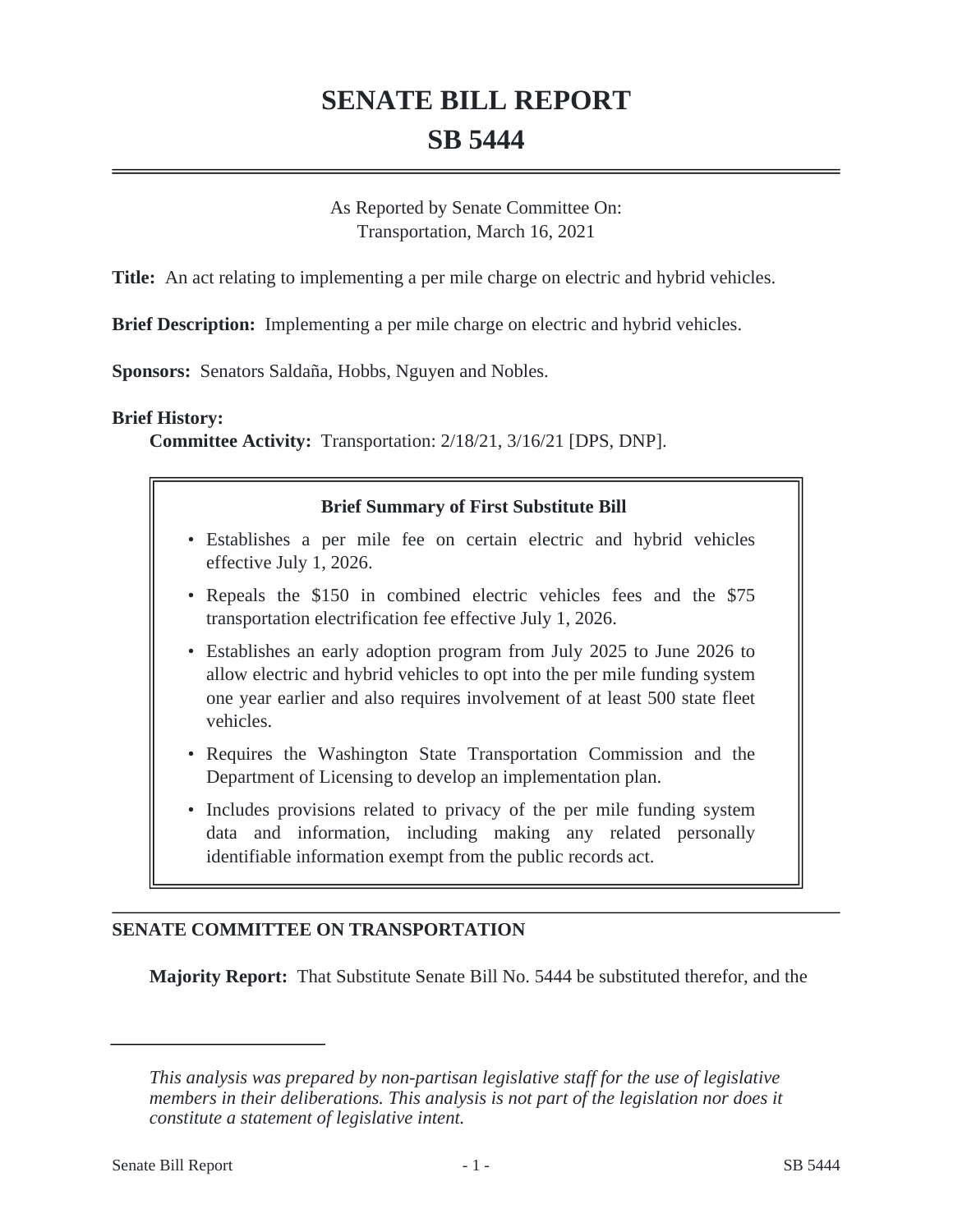substitute bill do pass.

Signed by Senators Hobbs, Chair; Saldaña, Vice Chair; Cleveland, Das, Lovelett, Nguyen, Nobles, Randall, Wilson, C. and Wilson, J.

## **Minority Report:** Do not pass.

Signed by Senators King, Ranking Member; Fortunato, Hawkins, Padden and Sheldon.

**Staff:** Bryon Moore (786-7726)

**Background:** Road Usage Charge Pilot. The Washington State Transportation Commission (WSTC) conducted a road usage charge (RUC) pilot project. The year-long RUC pilot involved approximately 2000 participating drivers who evaluated a variety of methods of reporting miles and provided feedback. In January 2020, WSTC submitted its final report to the Governor, the Legislature, and the Federal Highway Administration. The final report provided information on the legal, fiscal, operational, and policy implications of a RUC and offered recommendations on how RUCs could be implemented in Washington. One of the recommendations of WSTC was that the Legislature enact an RUC system initially on a small number of vehicles as part of a longer-term transition away from the gas tax.

In July 2020, the U.S. Department of Transportation awarded the WSTC a \$5.5 million federal grant to conduct additional research and testing of a road usage charge. This work was initiated in October 2020 and has an expected completion date in 2023.

Electric Vehicle Fees. In addition to any other fees due at annual vehicle registration renewal, an electric or hybrid vehicle using at least one method of propulsion that is capable of being reenergized by an external source of electricity and is capable of traveling at least 30 miles using only battery power powered by electricity, are subject to two electric vehicle fees that total \$150. The first fee is \$100 and is deposited into the Motor Vehicle Fund, up to \$1 million annually. If in any year the amount collected exceeds \$1 million, the excess amount is distributed as follows: 70 percent to the Motor Vehicle Fund; 15 percent to the Transportation Improvement Account; and 15 percent to the Rural Arterial Trust Account.

The second fee is \$50. The first \$1 million raised by the fee must be deposited into the Multimodal Transportation Account. Any remaining amounts must be deposited into the Motor Vehicle Fund. The \$1 million threshold was reached in November 2017, and fee revenues from the \$50 fee are currently deposited into the Motor Vehicle Fund.

Transportation Electrification Fee and Hybrid Transportation Electrification Vehicle Fee. An annual \$75 transportation electrification fee is imposed at the time of vehicle registration renewal on an electric or hybrid vehicle using at least one method of propulsion capable of being reenergized by an external source of electricity and is capable of traveling at least 30 miles using only battery power.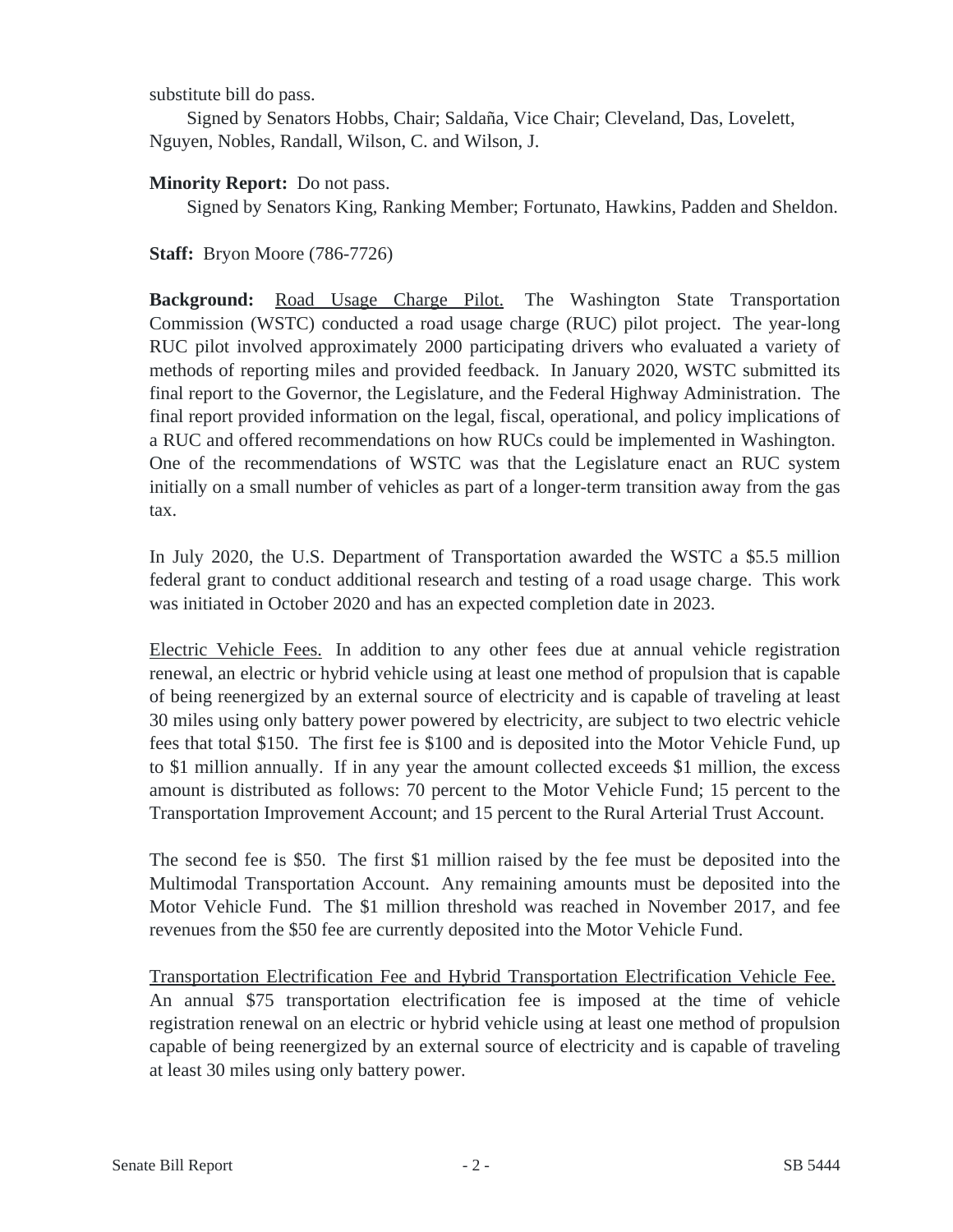An annual \$75 hybrid vehicle transportation electrification fee is imposed on hybrid and alternative fuel vehicles that do not pay the electric vehicle fee or the transportation electrification fee. This fee is collected at the time of vehicle registration renewal.

Revenues collected from the transportation electrification fee and the hybrid vehicle transportation electrification fees are deposited in the Electric Vehicle Account until July 1, 2025, after which time, revenues will be deposited in the Motor Vehicle Fund.

**Summary of Bill (First Substitute):** Per Mile Fee. Beginning July 1, 2026, at the time of initial and annual vehicle registration renewal, an electric or hybrid vehicle using at least one method of propulsion capable of being reenergized by an external source of electricity, and is capable of traveling at least 30 miles using only battery power will be subject to a per mile fee.

From July 1, 2026, through June 30, 2029, the per mile rate is two cents per mile driven. On July 1, 2029 and thereafter, the per mile rate is two and one-half cents per mile driven.

Transportation Electrification Fee and Hybrid Transportation Electrification Vehicle Fee. On July 1, 2026, the \$150 in combined electric vehicles fees and the \$75 transportation electrification fee are repealed.

Early Adoption Program. By July 1, 2025, the Department of Licensing (DOL), in consultation with the WSTC, must establish a voluntary early adoption program that allows the registered owner of an electric or hybrid vehicle that uses at least one method of propulsion capable of being reenergized by an external source of electricity, and is capable of traveling at least 30 miles using only battery power, to start paying a per mile fee earlier than the mandatory participation date of July 1, 2026.

Participants in the voluntary early adoption program must pay two cents per mile driven in addition to all other fees and taxes required by law. For active participants in the voluntary early adoption program, DOL must waive the \$150 in combined electric vehicles fees and the \$75 transportation electrification fee.

By July 1, 2024, DOL, after consultation with the WSTC, must adopt rules to implement the voluntary early adoption program, including procedures for recoupment of any waived fees if the participant is not actively participating in the voluntary early adoption program.

The voluntary early adoption program must also include participation of at least 500 electric, hybrid, and internal combustion state-owned passenger or light duty truck fleet vehicles. These vehicles are not subject to a per mile fee. DOL, in consultation with the WSTC, must establish the types of state fleet vehicles for participation to further test the viability of a per mile fee on the full range of vehicles that may be subject to a per mile fee in future years. The portion of the voluntary early adoption program involving state fleet vehicles may be initiated as early as December 1, 2024.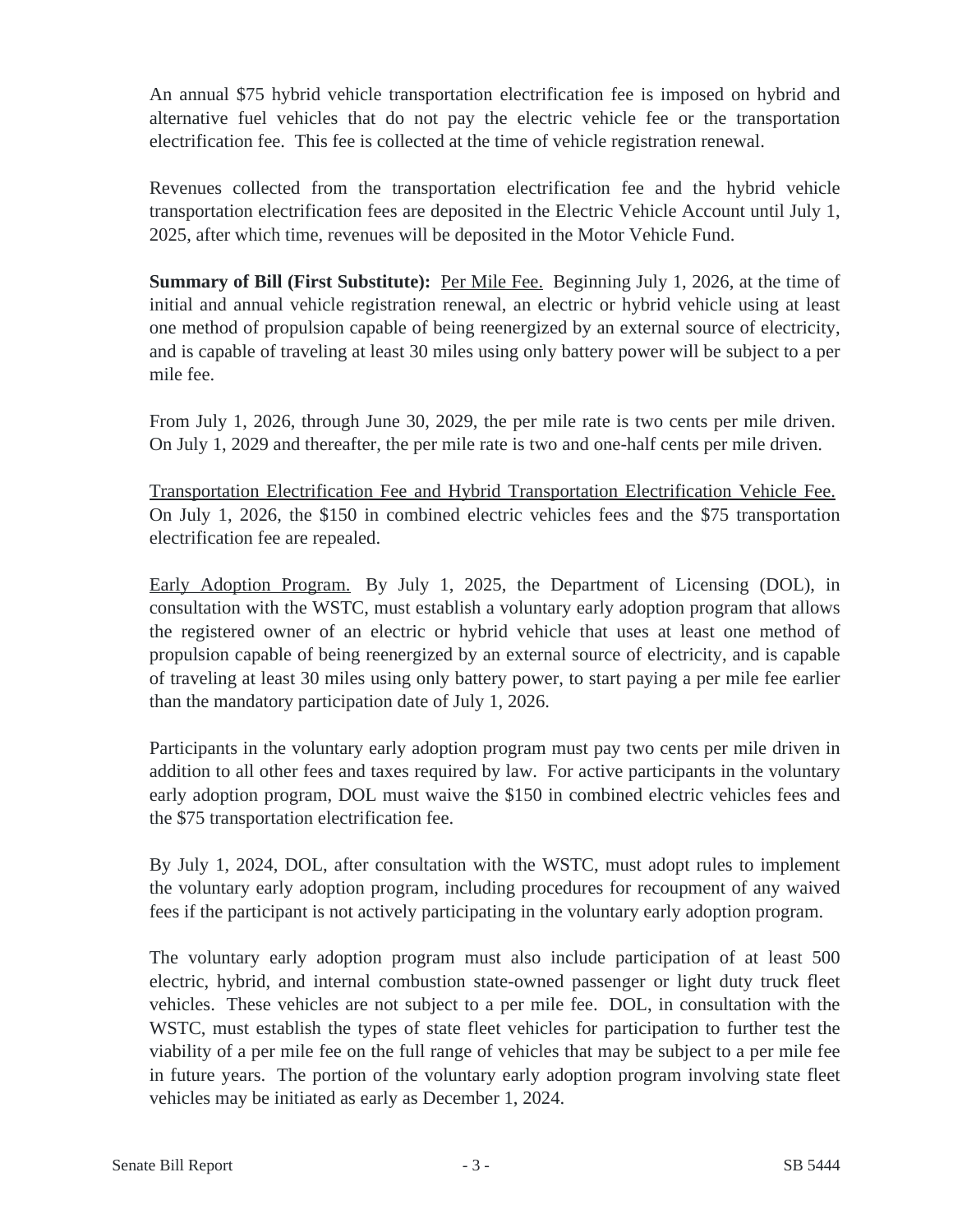Proceeds from the Per Mile Fee. Revenue generated from the per mile fee must be used for preservation and maintenance and must be deposited in the Motor Vehicle Fund.

Implementation Plan. By December 1, 2023, DOL and WSTC must collaboratively develop an implementation plan for the voluntary early adoption program and for the per mile funding system on certain electric and hybrid vehicles. This plan must incorporate the ongoing work of the WSTC in evaluating a road usage charge, including coordinating with federal grant-funded research and development. The plan must include, but is not limited to:

- different mileage reporting methods;
- recommended payment collection means and rates for achieving cost efficiency, fairness, minimal administrative cost, payment compliance, consumer choice, and preserving individual privacy;
- options for collaborating with other states or countries in the development and administration of the per mile funding system;
- evaluation and comparison of the benefits and costs of allowing for payment plan options and annual payment;
- any recommended statutory changes, including suggested offsets or rebates to the per mile fees—these offsets or rebates will not be used in the per mile funding system until approved by the Legislature;
- specific recommendations to better align the system with other vehicle-related charges and potentially establish the framework for broader implementation of a per mile funding system, including analysis of the preferred method for addressing eighteenth amendment restriction considerations;
- a recommended implementation and governance structure, and transition plan with DOL as the designated lead agency to operate and administer the per mile funding system;
- a recommendation on the best agency to be lead for public outreach and education;
- adjustments or modifications to ensure that the existing funding for local government is maintained despite the fee reduction in the legislation;
- options for differential or additional rates based on a variety of factors;
- recommendations for augmenting vehicle owner privacy in light of new and emerging mileage reporting methods or technologies, and proposed rules to be adopted by the commission related to extend privacy protections in a per mile funding system; and
- detailed information on the recommended periodic review and evaluation process to best ensure the per mile funding system is achieving the policy and revenue goals established by the Legislature.

Privacy Related Provisions. Any personally identifying information of persons related to the per mile funding system is exempt from public disclosure. The information may be disclosed in aggregate form as long as the data does not contain any personally identifying information. Personally identifying information related to the per mile funding system may be released to law enforcement agencies only if the request is accompanied by a court order.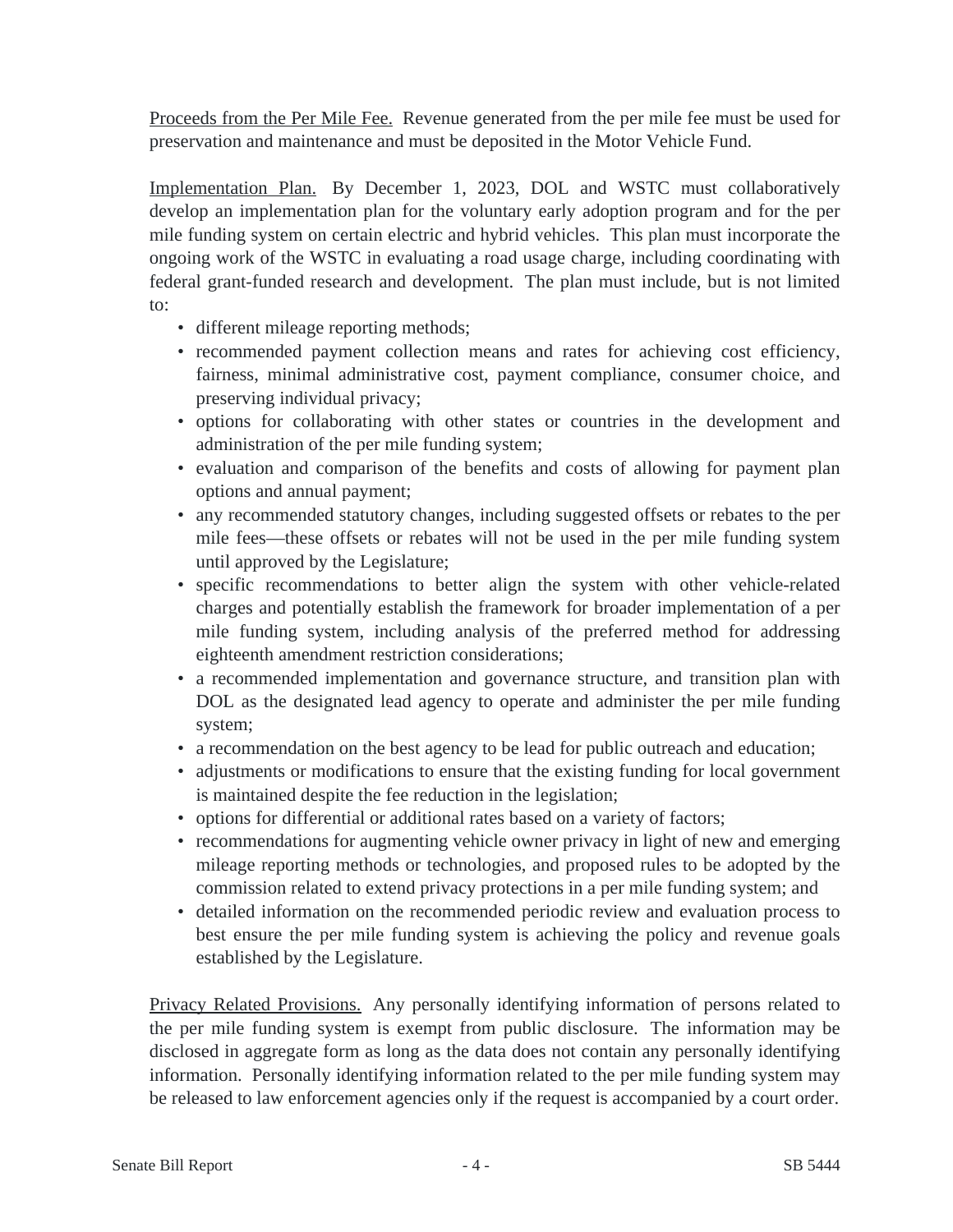The per mile system may not involve the collection of any personally identifying information beyond what is necessary to properly calculate, report, and collect the per mile fee, unless the vehicle owner provides their written consent for the collection of additional information. The per mile reporting methods may record or report general location data under certain circumstances. The per mile reporting methods shall not report specific location data to DOL or any subdivision of the state unless a vehicle owner specifically consents to the recording or reporting of such location data. DOL and any per mile account manager has an affirmative public duty regarding specified elements of the collection, use, and retention of the per mile information.

# **EFFECT OF CHANGES MADE BY TRANSPORTATION COMMITTEE (First Substitute):**

- Requires that the electric and hybrid vehicle participation in the per mile funding system applies to initial registrations and renewal registrations.
- Changes the date for the submission of the per mile implementation plan from December 1, 2022, to December 1, 2023.
- Delays the required date for agency rules adoption from January 1, 2024, to July 1, 2024.
- Modifies the early start date for the state fleet component of the early adopter program from July 1, 2024, to December 1, 2024.
- Adds language to implementation plan stating that part of the goal is to create a more dynamic and equitable funding system that could potentially incorporate additional policy priorities.
- Requires the implementation plan to include: (1) adjustments or modifications to ensure that the existing funding for local government is maintained despite the fee reduction in the legislation; and (2) options for differential or additional rates based on a variety of factors.
- Specifies that the per mile rates may be modified based on new information or changes in legislative policy.

## **Appropriation:** None.

**Fiscal Note:** Available.

## **Creates Committee/Commission/Task Force that includes Legislative members:** No.

**Effective Date:** The bill contains several effective dates. Please refer to the bill.

**Staff Summary of Public Testimony on Original Bill:** *The committee recommended a different version of the bill than what was heard.* PRO: The state gas tax is declining, and we need to find alternative ways to provide sources of transportation funding, particularly for preservation. With the work that has been done evaluating a road usage charge,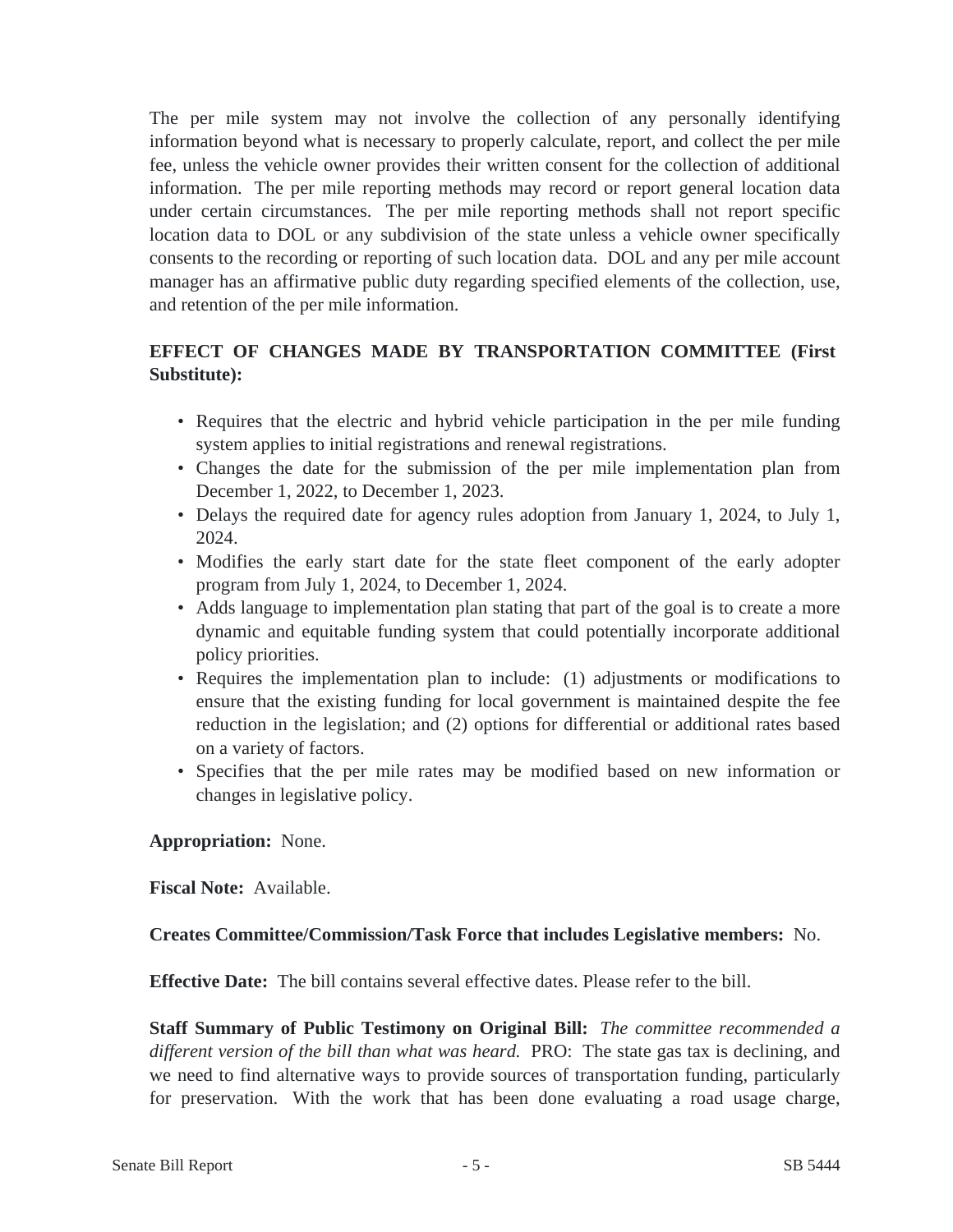Washington is ready to scale up with a test on another set of vehicles. This will provide a real-world experience to test the efficacy of a per mile funding system and build off the extensive work of the Transportation Commission.

This will provide a mechanism for addressing road maintenance needs and it is a more equitable way to fund the state transportation system. The gas tax revenue cliff is here, and it is now time to get on with finding alternative methods of funding for the needed investments. We have a lot of science to uncover as part of the rate setting. Fairness, predictability, and durability are important components of the funding system and should be addressed as the Legislature establishes the appropriate per mile rates.

The state needs to look beyond just addressing the preservation needs, including funding for multimodal investments. This might include establishing adding an additional per mile rate for these activities. There is a need to provide a discount for low income drivers. Environmental justice should be a focus of establishing the policies around the per mile funding system going forward.

CON: The per mile system outlined in the legislation is not a viable option for replacing the gas tax. This does not address the disproportionate impact of different weight of vehicles. This, along with the differences between electric vehicles, needs to be factored into the rates to make it more equitable and achieve the desired environmental goals.

The legislation will be devastating to farmers in eastern Washington who have to travel many miles on private roads. This legislation also fails to address the double taxation that applies to electric vehicles. One solution is to have a graduated per mile fee based on the weight of the vehicle. Please do not make the odometer a cash register. Without changes, this will hurt the poorest workers in the state. To mitigate this impact, there is a need to cap the amount an individual driver will have to pay under the per mile funding system. There is also a need to build in rebates to address the impacts more adequately on gig workers and others who drive a lot of miles for their employment.

OTHER: Due to the repeal of the electric vehicle fees, this legislation will result in less funding for city and county road preservation needs. This needs to get addressed to ensure revenue neutrality and to avoid this unintended consequence.

As a principle, there needs to be a more equitable and sustainable transportation funding system, but there needs to be more flexibility in the funds to achieve this goal. Equity impacts need to be considered and be part of the work going forward. This could saddle gig workers with higher costs unless this is mitigated in some way. The 18th amendment requirements are not being adequately addressed in this legislation.

**Persons Testifying:** PRO: Senator Rebecca Saldaña, Prime Sponsor; Reema Griffith, Washington State Transportation Commission; Sharon Nelson; Mary Lou Pauly, City of Issaquah; Katherine Stainken, Plug In America; Vlad Gutman-Britten, Climate Solutions;